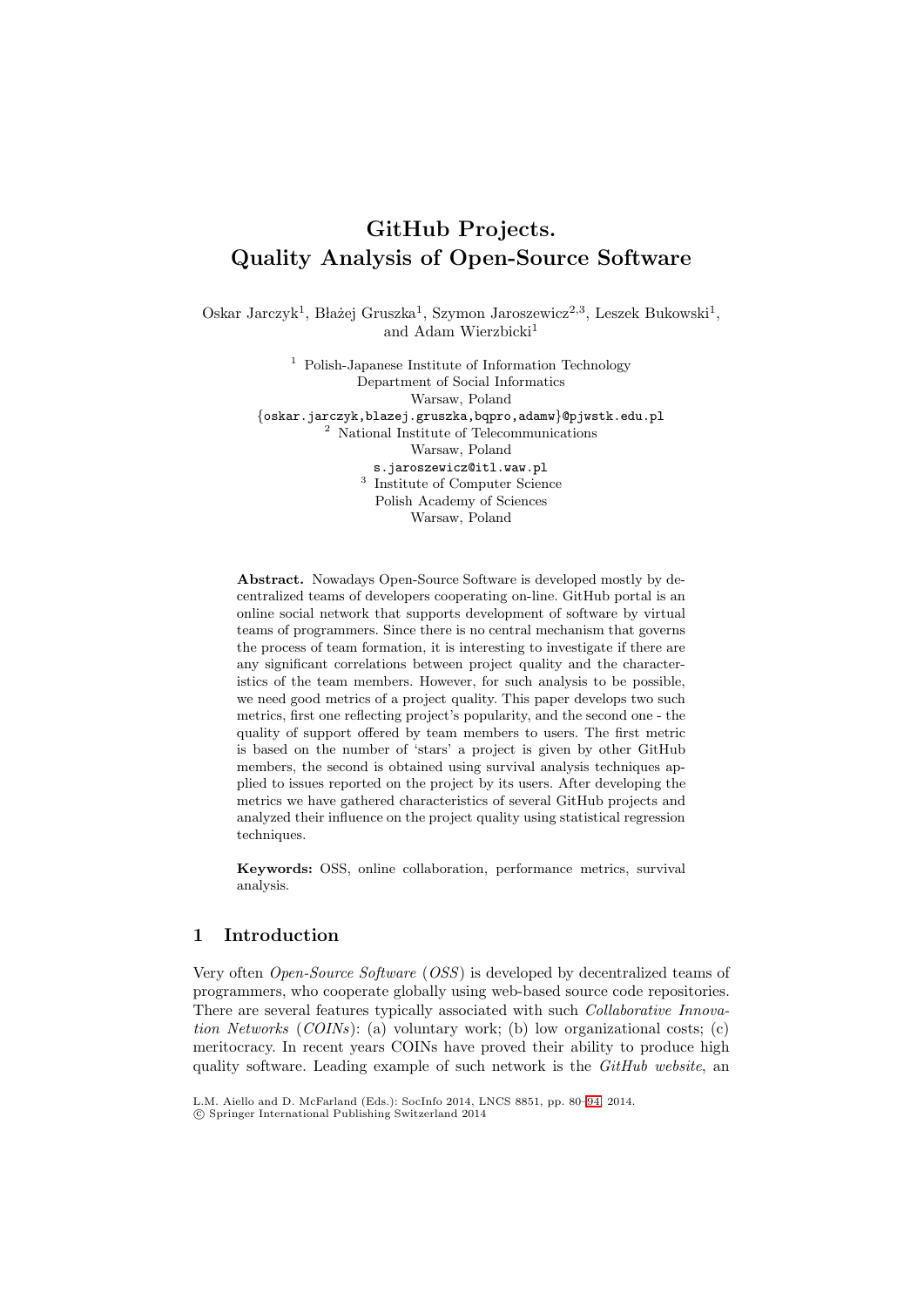online social network that supports development of software by virtual teams of programmers. Every *GitHub user* can create his/her own repository and work on it with other registered users. They may also join projects created by somebody else and make their own contributions there. *GitHub* has no recommendation system for developers, which would support their decisions on how to contribute effectively from a scratch. Every GitHub user makes his/her own decision on how to manage their personal time and professional skills - that is the reason why the process of *team formation* on GitHub is decentralized and might be considered as self-organizing. In other words, there is no central mechanism governing the formation of OSS teams.

It sheds light on the puzzling fact that even though open source software (OSS) constitutes public good, it is being developed for free by highly qualified, young, motivated individuals, and evolves at a rapid pace. We show that when OSS development is understood as the private provision of public good, these features emerge quite naturally. We adapt a dynamic private provision of public goods model to reflect key aspects of the OSS phenomenon, such as play value or homo ludens payoff, user-programmers' and gift culture benefits. Such intrinsic motives feature extensively in the wider OSS literature and contribute new insights to the economic analysis

## **1.1 Problem Definition**

Foregoing facts awaken our interest in investigating if there are any significant correlations between *project quality* and characteristics of the *team members*. We consider project quality as consisting of two aspects: one is the *number of stars* that any project might receive from GitHub users, and the second one is the response of project team to issues reported for a given repository. In case of the first indicator, we believe that community reaction to the project is a proper measure of its quality. Any GitHub user is able to gratitude a chosen projects with a *star* – it shows his admiration and positive attitude towards chosen repository.

It is very important for every kind of software to have a good support - that is a team of people, who are able to respond, in case when the community of users reports some *bugs* and *feature requests*. Considering any piece of software, bugs constitutes an almost inevitable part of its lifetime – even alpha and beta tests are not able to rule out all possible problems with the software. Moreover, community of users is the best source of information about the performance of solutions that have been implemented and about the lack of some features, which might significantly improve usability of the created system. Open-Source Software developed on GitHub by COINs is no exception here – it also needs maintenance of issues reported by community of users.

*Github platform* has a distinct functionality for reporting issues on a project: it allows GitHub users to report such things as bugs, feature requests or enhancements to the team of developers. The categories of all possible issues might be defined by the owner of the repository. For each repository from GitHub we have a record of its issues survival - data about moment when a particular issue had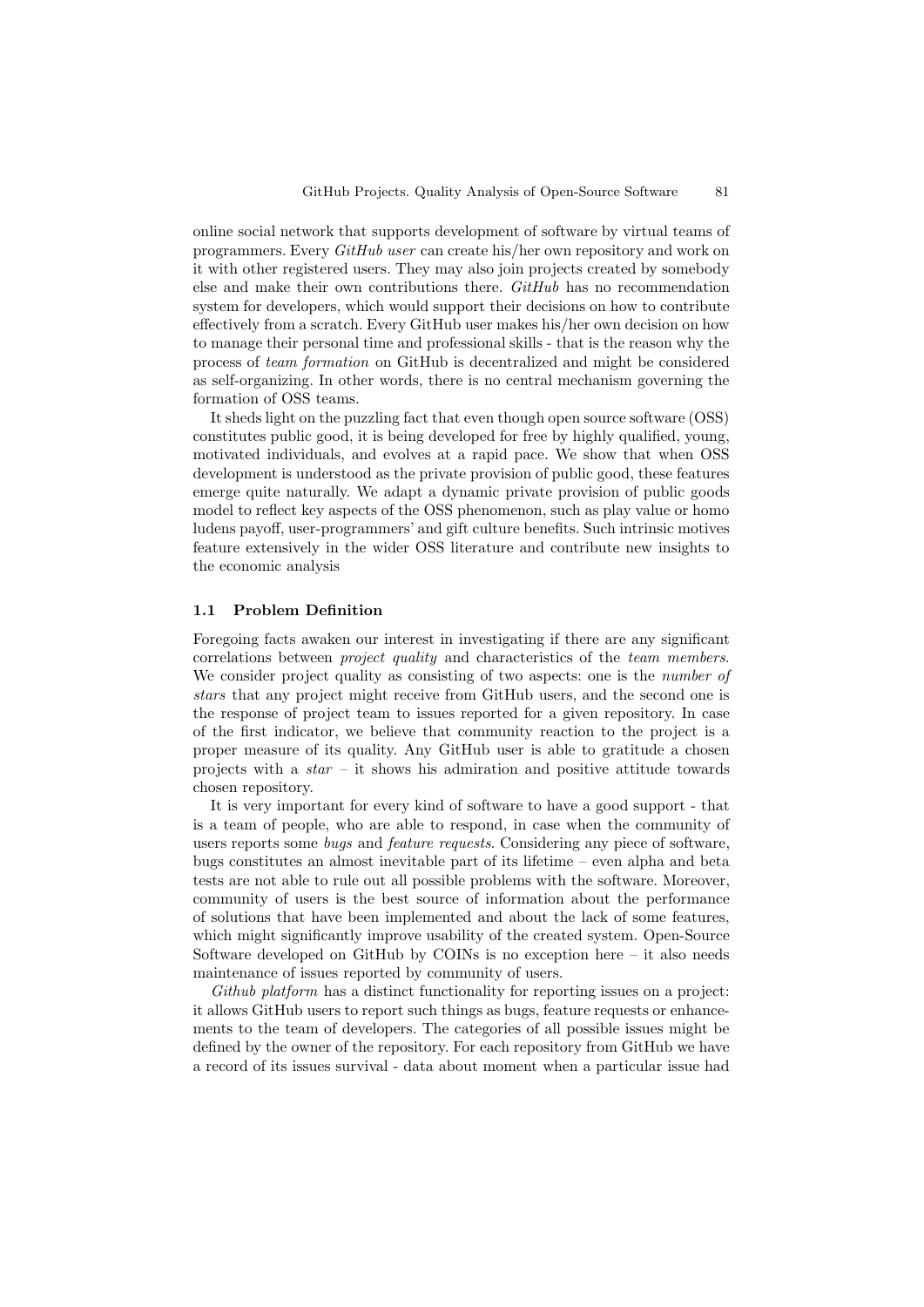been opened, and eventually when it was closed. The analysis of survival of those issues gives us insights about typical life duration of issues in different kinds of GitHub projects.

We believe that *issue survival* is one of the indicators of GitHub *team quality*. Our assumption is, that well organized and motivated teams tend to maintain and swiftly close issues associated with their repositories, and measuring the time of issue closure, together with other *predictor variables* describing GitHub repositories, is a good metric of quality for the team maintaining a given repository.

We have also gathered several characteristics of GitHub projects and analyzed their influence on project popularity and the quality of support offered to users. Several interesting conclusions were made, for example, it is better to attract focused active developers to the project than to attract popular members.

# **2 Related Work**

Questions concerning the problem of *quality* in *Open-Source Software* (OSS) and *COIN* s has been investigated by several researchers. A generic review of the empirical research on Free/Libre and Open-Source Software (*FLOSS*) development and assessment of the state of the literature might be found in ACM article by Crowston et.al. (2008) *"Free/Libre Open-source Software Development: What We Know and What We Do Not Know"*.[\[2\]](#page-13-1). In publication *"Software Product Quality Models"* by Ferenc et.al. (2014) authors provide a brief overview about the history of software product quality measurement, focusing on software maintainability, and the existing approaches and high-level models for characterizing software product quality. Based on objective aspects, the implementations of the most popular software maintainability models are compared and evaluated. This paper also presents the result of comparing the features and stability of the tools and the different models on a large number of open-source Java projects.[\[5\]](#page-13-2) However, we have not found many papers that directly investigate relations between projects issues survival and its quality.

A solid understanding of online collaboration is provided by research on wikiteams. Wikipedia is a laboratory for open, virtual teamwork.[\[17\]](#page-14-0) It is also a community similar to GitHub, because collaboration manifests through a swarm creativity which is a part of COIN model. Scholars Hupa et.al. (2010) enhance expert matchmaking and recommender systems with multidimensional social networks (MDSN).[\[8\]](#page-14-1) According to them, dimensions of: trust, acquaintance and knowledge store information about the social context of an individual, as well as team's social capital, intra-group trust and skill difference. Social network is based on the entire Wikipedia edit history, and therefore is a summary of all recorded author interactions.[\[18\]](#page-14-2) Using information from these dimensions they define a criteria that predict team performance.[\[8\]](#page-14-1) A dimension of distrust is added to model because of its beneficial behaviour to teams quality.[\[19\]](#page-14-3)

Rahmani, Khazanchi (2010) published *"A Study on Defect Density of Open Source Software"*, where they present an empirical study of the relationship between defect density and download number, software size and developer number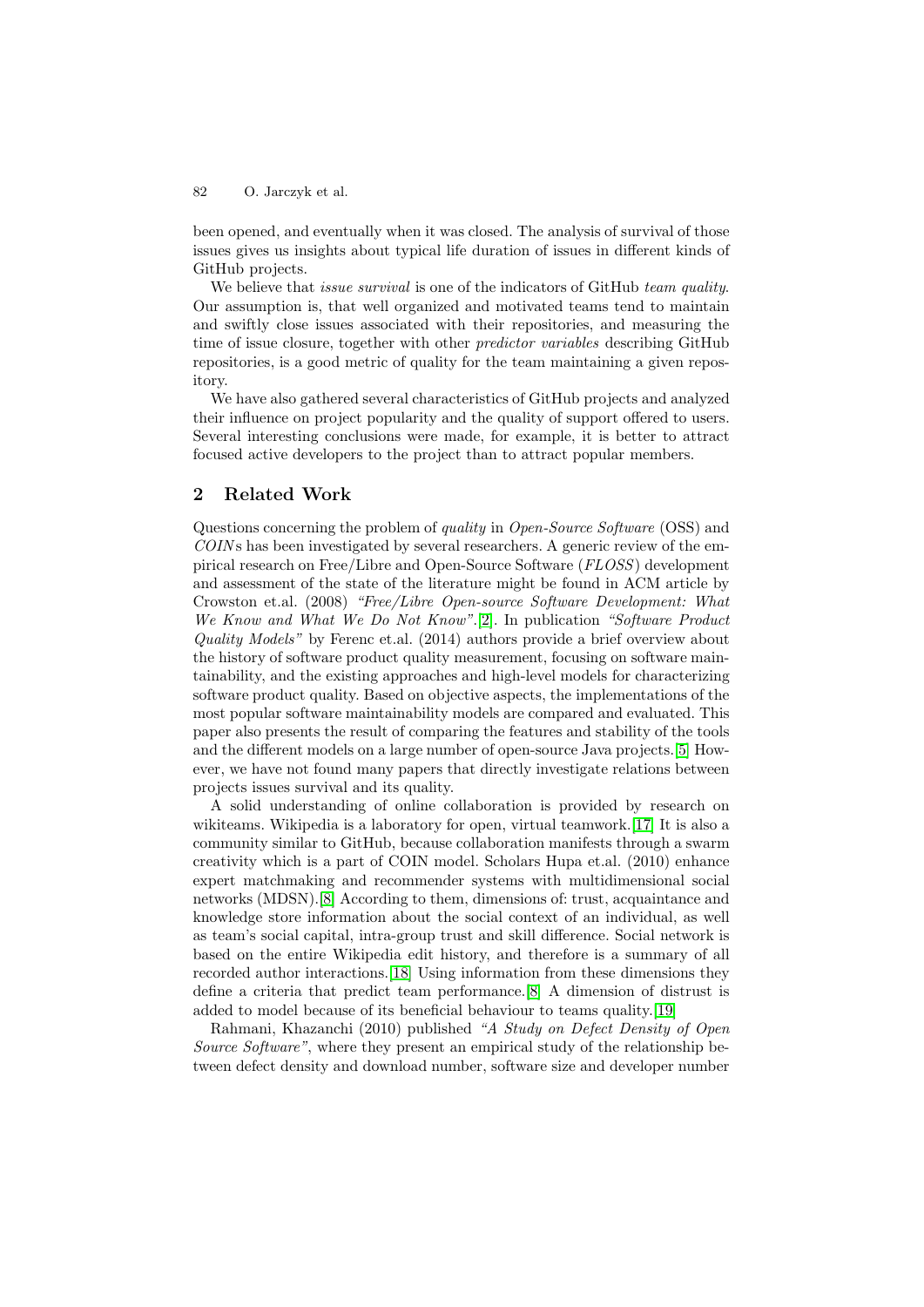as three popular repository metrics. Contrary to theoretical expectations, their regression analysis discovered no significant relationship between defect density and number of downloads in OSS projects. Yet, researcher find that the number of developers and software project size together present some promise in explaining defect density of OSS projects. They plan to explore other potential predictors for defect density in OSS projects, together with the use of non-linear regression to explain the trends in defect density associated with OSS project.[\[16\]](#page-14-4)

Michlmayr, Senyard (2006) in their paper *"A Statistical Analysis of Defects in Debian and Strategies for Improving Quality in Free Software Projects"* analyse 7000 tickets from the Debian issue tracking system. This data accumulated during over 2*.*5 years allowed them to make conclusions regarding a high-maturity project through analysing their issues closure. Scholars found that the number of issues is increasing together with the decrease in a defect removal rate. Scientist found that frequent releases lead to shorter defect removal times and possibly to more user feedback. Secondly, they argued that a close interaction with the upstream authors of free software is beneficial, and upstream authors gain from wide testing and more user feedback. Finally, working in groups increases the reliability of volunteer maintainers and leads to shorter defect removal times.[\[13\]](#page-14-5)

Related to our approach is work by Fischer et.al. (2003) *"Analyzing and relating bug report data for feature tracking""*, where bug reports tracks were used to investigate software evolution. Authors method has been validated using the large open source software project of *Mozilla* and its bug reporting system *Bugzilla*. Their approach uncovers hidden relationships between features via problem report analysis and presents them in easy to evaluate visual form.[\[6\]](#page-13-3)

As one can observe, there is a lot of research concerning quality in Open-Source Software, and their number happens to grow after the success of the *SourceForge* and *GitHub* portal. Internet databanks, which aggregate data from different webbased online source repositories, make for the analysis of Open-Source Software easier and wider. Researchers Farah et.al. (2014) published work titled *"Open-Hub: A scalable architecture for the analysis of software quality attributes"* where they analyze 140*,* 000 *Python* repositories under quality attributes - performance, testability, usability, maintainability. Scientists merged information on Python repositories collected from GitHub with metrics generated by OpenHub (formerly Ohloh) - an internet aggregator for OSS repositories.[\[4\]](#page-13-4)

Interesting analysis of activity fade-out in OSS projects are presented in *"Is it all lost? A study of inactive open source projects"* by Khondhu et.al. (2013). Researchers quote an informal rule, according to which "when developers lose interest in their project, their last duty is to hand it off to a competent successor". However, mechanism of such hand-off is not widely known among OSS users. Paper goal is to differentiate projects that had maintainability issues from those that were inactive for other reasons.[\[11\]](#page-14-6)

A discussion about central management vs. OSS is covered in book by O'Reilly Media *"Making Software: What Really Works, and Why We Believe It"*.[\[15\]](#page-14-7) Mahony, Ferraro (2007) prove that successful communities structure their work and that good communities and teams are self-governing.[\[14\]](#page-14-8) There also have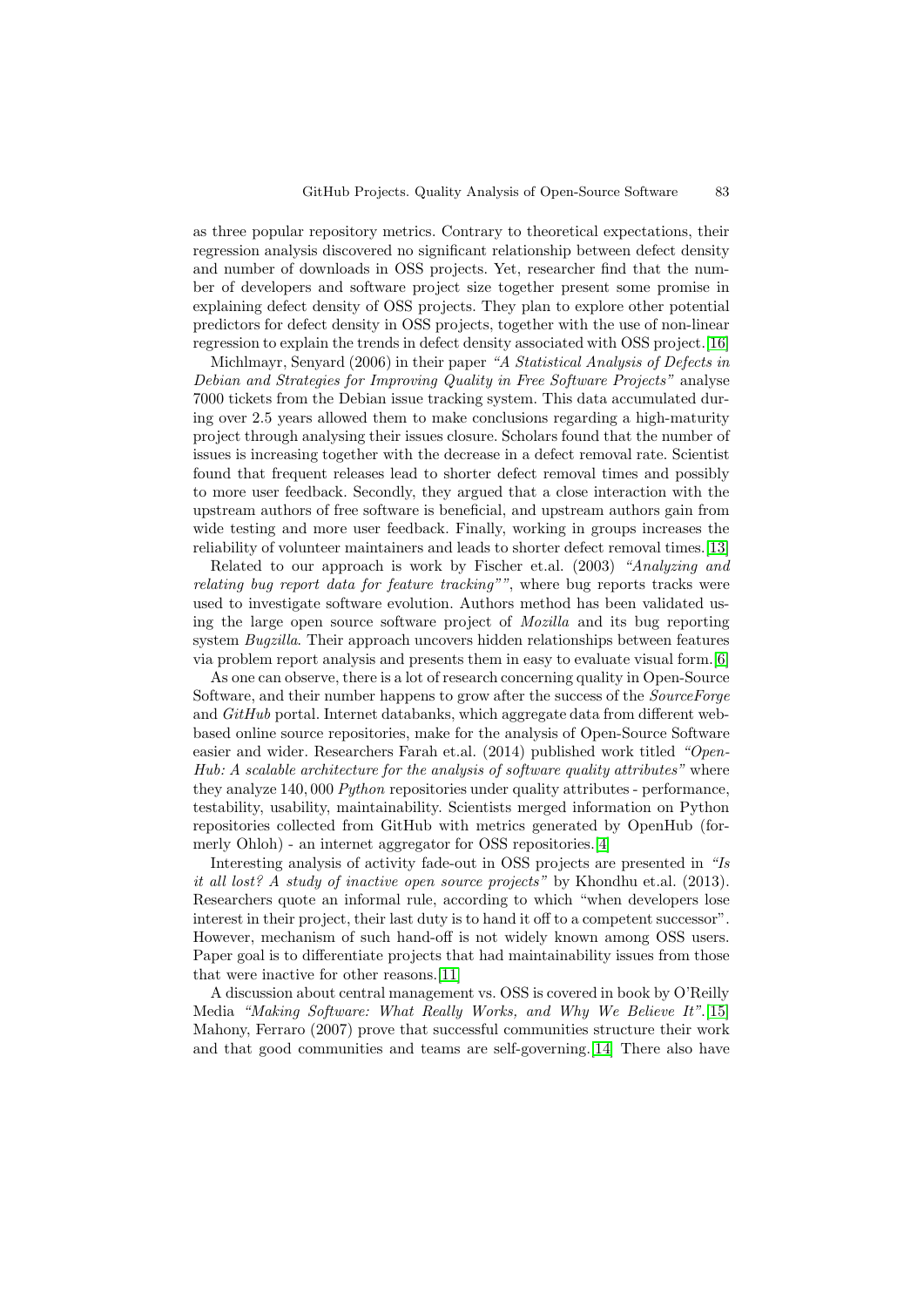been attempts to support programmers work, by recommendation engines. In paper from Zimmermann et.al. (2014) *"Mining version histories to guide software changes"* data mining has been applied to version histories, in order to guide programmers along the related changes. Their system prototype called ROSE was able to correctly predict 26% of further files to be changed—and 15% of the precise functions or variables.[\[20\]](#page-14-9)

In work of Kalliamvakou et.al. (2014) researchers indicate that, although GitHub is a rich source of data, there are also potential perils that should be taken into consideration. Among other things they show that the majority of the projects on GitHub are personal and inactive. According to their research two thirds of projects (71*.*6% of repositories) are personal – the number of committers per project is very skewed: 67% of projects have only one committer, 87% have two or less, and  $93\%$  three or less. This findings shows that most of the users do not use GitHub for collaboration on projects. However, in our studies we have been focused on most popular repositories, which eliminates one-person projects[\[10\]](#page-14-10).

Finally, different case studies of chosen GitHub repositories reveal even more interesting conclusions. In paper *"Social coding in GitHub: transparency and collaboration in an open software repository"* by Dabbish et.al. (2012) a series of in-depth interviews with central and peripheral GitHub users was performed. Authors claim that people make a surprisingly rich set of social inferences from the networked activity information in GitHub, such as inferring someone else's technical goals and vision when they edit code, or guessing which of several similar projects has the best chance of thriving in the long term. It is suggested that users combine these inferences into effective strategies for coordinating work, advancing technical skills and managing their reputation.[\[3\]](#page-13-5) Another series of interviews with GitHub developers reader might be found in *"Performance and participation in open source software on GitHub"* McDonald et.al. (2013). Authors conducted qualitative, research with lead and core developers on three successful projects on GitHub. They aim was to understand how OSS communities on GitHub measure success. Two main findings were reported: first, lead and core members of the projects display a nuanced understanding of community participation in their assessment of success; second, they attribute increased participation on their projects to the features and usability provided by GitHub.[\[12\]](#page-14-11)

# **3 Dataset**

# **3.1 Predictor Variables**

We now describe the dataset containing representative GitHub projects used in this paper. We used *Google BigQuery* online tool to create a list of GitHub repositories (or 'repos' for short), sorted descending by their highest peak in trend (received attention from Internet users) during a month. We define trend by the biggest increase in popularity during a month. Popularity of a repository is measured by its number of stars (number of 'stargazers'). We analysed mature repositories existing for at least two years. There are together 164418 GitHub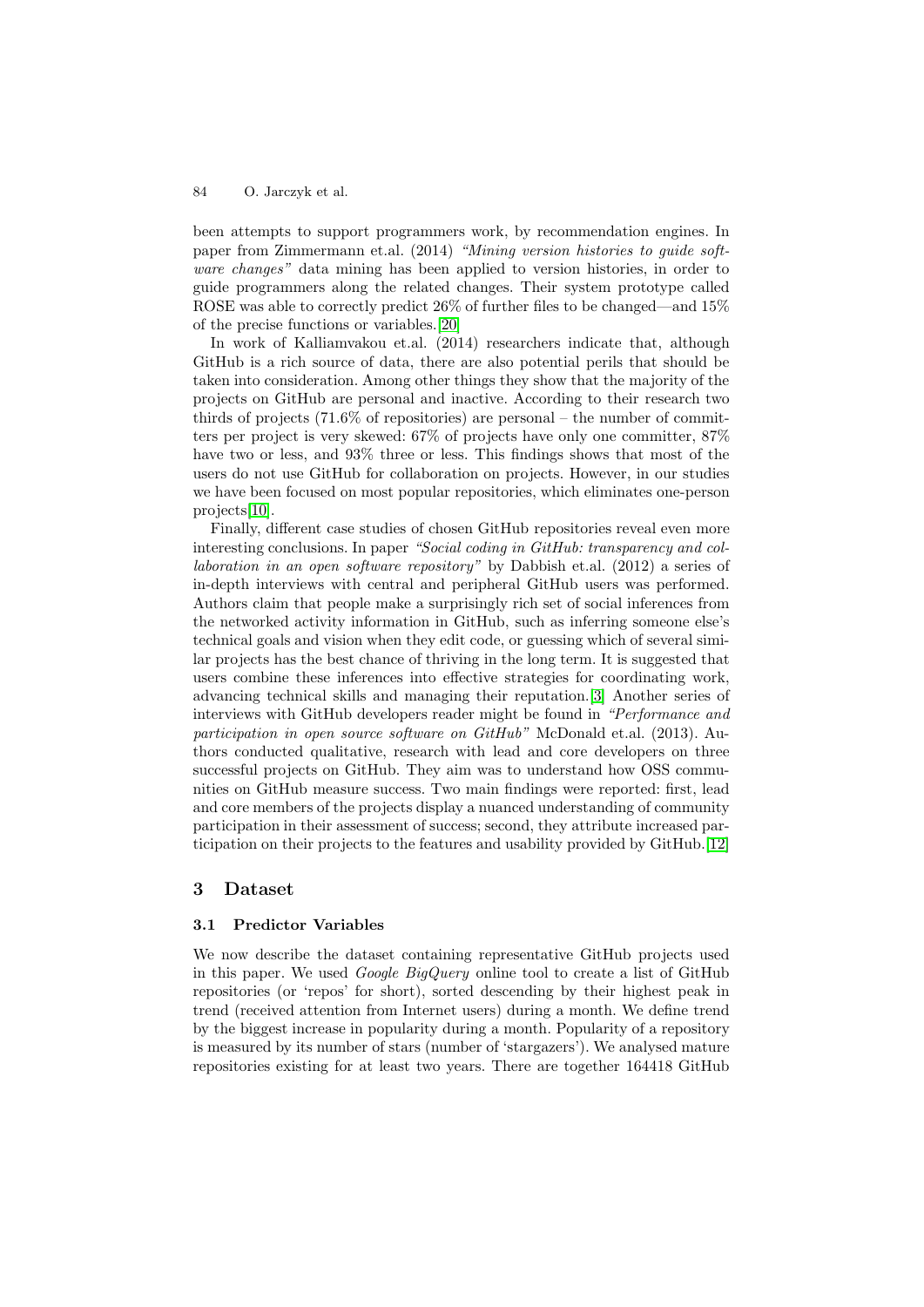repositories on the list. This list simply consists of repositories, but lacks information on their team members (contributors and collaborators). From this big set of repositories we selected 2000 of them with the highest increase in popularity during a month. In this way we avoid taking into consideration projects which are personal or inactive – inactive repositories were one of the main perils of GitHub data described in Kalliamvakou et.al. (2014)[\[10\]](#page-14-10).

Each record in our dataset has 12 columns, which are: 'repository owner', 'repository url', 'repository name', 'biggest increase in popularity', 'repository description', 'is a fork', 'wiki enabled', 'when pushed at', 'master branch', 'issues enabled', 'downloads enabled', 'repository creation date'. Additionally, we also have information on below values on any moment of time during the repository existence: 'number of stars', 'number of forks', 'number of pushes', 'how many issues open/closed etc.

Next step is to receive information on developers in those entry teams, which we call x-axis attributes for a repository. For this purpose, we use *GitHub API* to parse missing information. For the mentioned 2000 repositories we downloaded through a script (available freely here: <https://github.com/wikiteams/supra-repos-x>) below additional information on a developer: 'developer username (login)', 'developer name', 'developer followers count', 'developer following count', 'developer company', 'number of repos developer contributed to', 'number of repos he owns', 'date when developer registered', 'developer location', 'is developer hireable', 'is developer working during business hours', 'developer typical working period', 'gists count', 'private repos count'. Also, more properties for a repository (*y-axis*) are downloaded: 'repository default branch', 'opened issues count', 'repository organization', 'repository language (main technology)'.

Good source of general developer activity on GitHub is a data source called *OSRC* report card, from where we download aggregated data regarding the *user activity time*. We calculate two additional attributes. Firstly, we want to check whether the developer contributes mostly during working hours (between 9 and 17 o'clock) in his local time, or he is an active GitHub user but committing beyond this period of time. Secondly, we calculate a working period (in hours) for this developer. We define a working period as a sum of hours in the biggest rectangle drawn on the daily activity histogram.

## **3.2 Repositories Issues**

Any change in an *Issue* is recorded in a databank called *GitHub Archive* (in short - 'GHA'). It is a third party project to record the public *GitHub timeline* and make it easily accessible for further analysis. In GHA, every time when some issue is opened, closed or reopened, 'IssuesEvent' is stored to a database. Firstly, we downloaded all data collected in year 2013 from the *GitHub Archive*. Secondly, we selected IssuesEvents to create a history of issue creation on all *GitHub repositories* during that year. IssuesEvent is triggered whenever an issue is created, closed or reopened, and the GHA collects those events.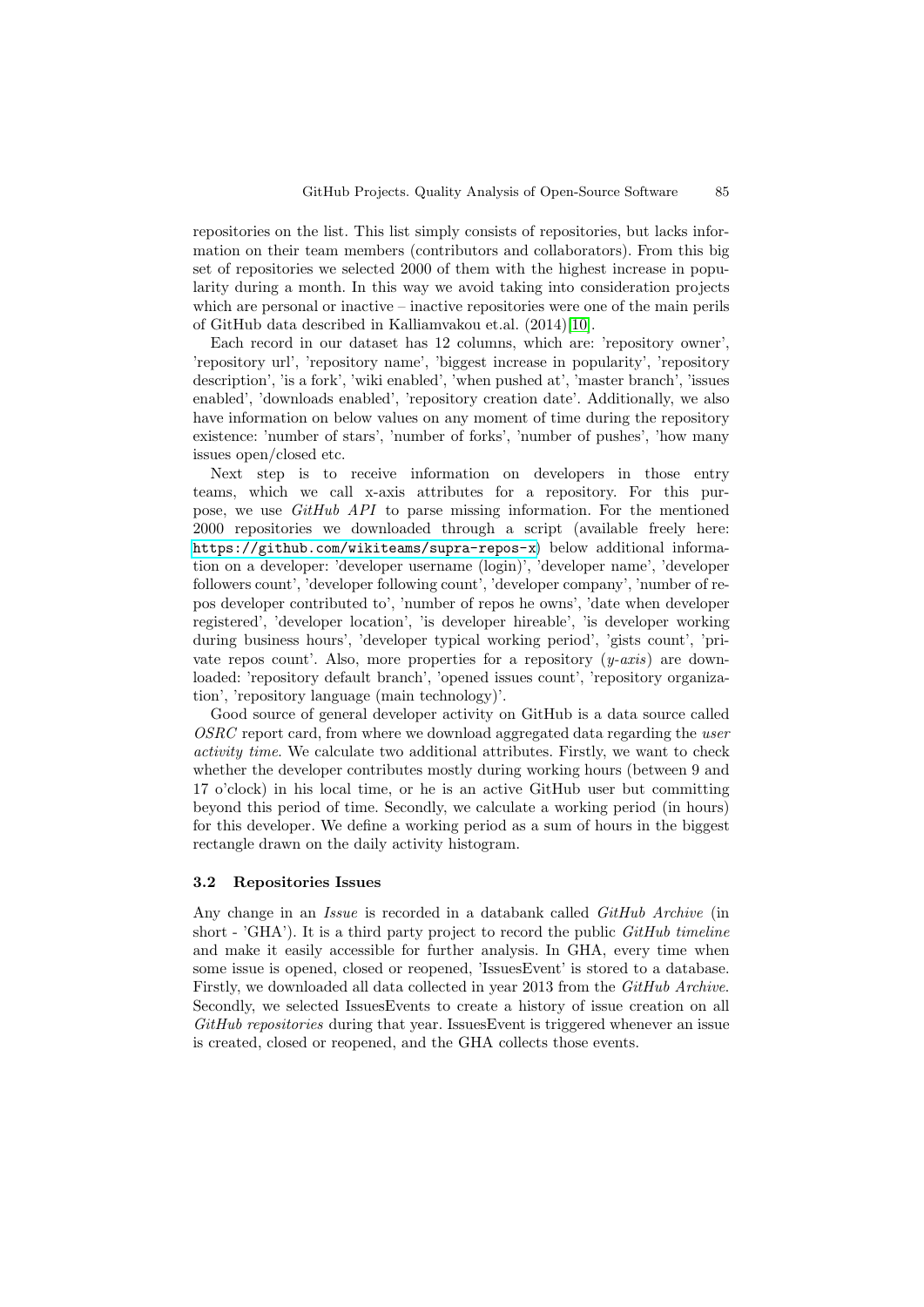Data was merged into full information record on each single issue. It contained opening and closing date of the issue and a calculated difference: the time span. Once created, the issue in a GitHub repository cannot be deleted, it can be only closed. Finally, we used the *GitHub API* to query for issue labels, which GHA didn't provide.

We managed to create a dataset of issues with following attributes: repository owner (a person or organization who manages the code repository as a privileged user), repository url (an 1-1 identifying repository key, a web address which allows to view the repository in a browser), repository name, issue number, issue status (opened or closed), 'opened at' (when was the issue created), 'closed at' (when was the issue last time resolved), difference in minutes (also hours and days, difference between fields 'opened at' and 'closed at').

# **3.3 Data Preprocessing**

Since we are drawing conclusions on the whole projects, not individual developers, characteristics of project members had to be aggregated into single attributes. Here we simply computed means of each attribute over all project members. Such attributes are prefixed by 'average.' (alias 'avg.').

Many attributes exhibited highly skewed, power-law like distributions, which are difficult to model with statistical methods. Logarithmic transformation  $x' =$  $log_{10}(x+10)$  has been applied to the following attributes to decrease the skew:

'forks count', 'network count', 'average.developer followers', 'average.developer following', 'average.developer contributions', 'average.developer total public repos', 'average.developers works period', 'average.public gists', 'commits count', 'branches count', 'releases count', 'contributors count'.

# **4 Measures of Project's Quality**

In order to discover factors influencing project quality we need to be able to precisely measure project quality. Unfortunately, the task is not easy, as there are many possible criteria, which are not always easy neither to measure nor to evaluate. In this chapter, we are going to introduce and describe two GitHub project *quality metrics*, based on project popularity and the quality of user support offered by team members.

# **4.1 Attractiveness and Popularity – Stargazers**

The first metric we analyze is the number of *stars* the project has, i.e. how many times it has been endorsed by members of the GitHub community. For each project, we gathered the number of stargazers - users who starred a given project.

Since the stargazers count follows a *power-law distribution* (it means there are lots of projects with few stars and a few projects with a very large number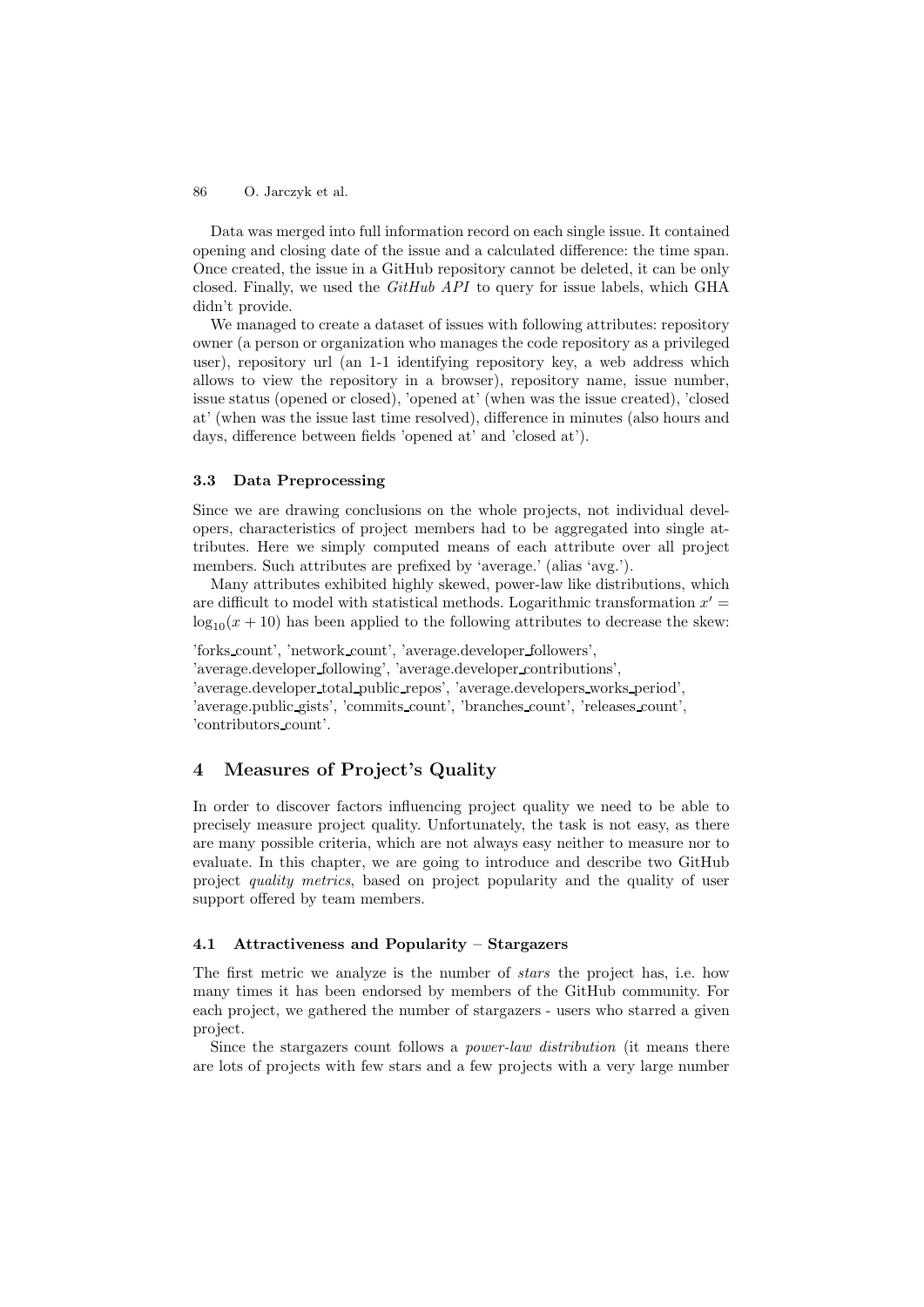of stars), it is not suitable for e.g. regression analysis. We applied logarithmic transformation  $x' = \log_{10}(x + 10)$  before using it as a metric of project quality. The resulting quantity has a well behaved distribution as can be seen on its histogram shown in Figure no. [1.](#page-7-0) The offset 10 is provided to avoid taking logarithms of zero and to reduce skew for small values.



<span id="page-7-0"></span>**Fig. 1.** Left - histogram of the number of stargazers for different project. Right dependence of the number of stargazers on the number of contributors to a project.

The metric may than be used to analyze the factors influencing project quality. As an example of the type of analysis for which it can be used we show the dependence of the metric on the logarithm of the number of contributors to the project, see the right part of Figure no. [1.](#page-7-0)

The red line shows the linear regression fit and the blue line a nonlinear LOESS regression fit [\[1\]](#page-13-6). Clearly, the larger the number of contributors is, the larger the number of stars. This by itself is not surprising; however, what is interesting is that the number of stars grows exponentially with the number of contributors. Indeed, the nonlinear fit is almost identical to the linear one (recall that we use a double logarithm of the number of stars). It is not yet clear to us whether it is the project's popularity that attracts contributors or, vice-versa, the large number of contributors results in good and, consequently, popular projects.

### **4.2 Quality of Support – Survival of Issues**

We now describe the second metric of a project quality introduced in this paper. It is based on the time it takes the project team members to close issues related to the project. From now on, we will use the tools of *survival analysis*.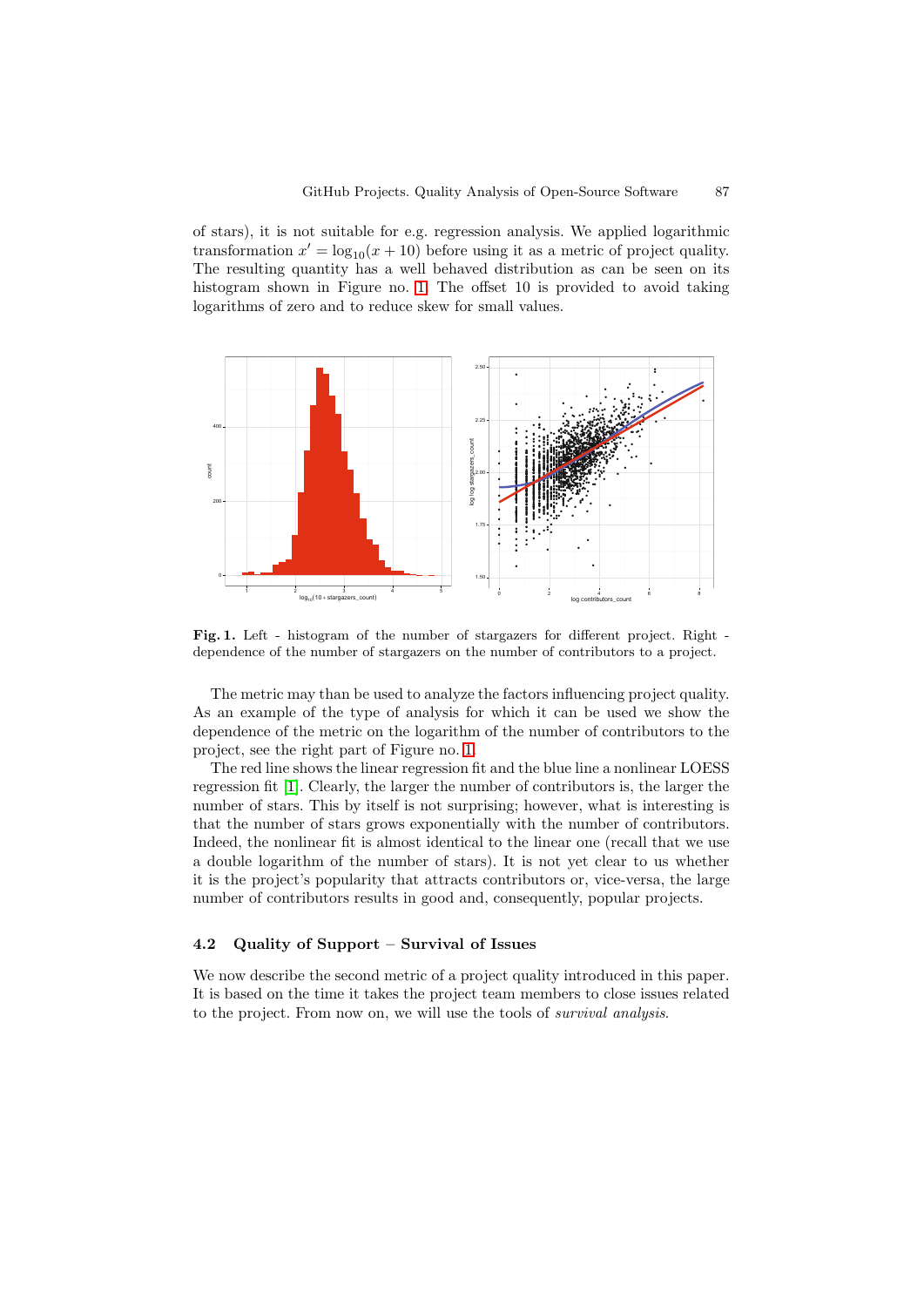Survival analysis focuses typically on times to a given event – it might be loss of some user, customer migration, or death in case of biological research. One of the typical questions, which survival analysis attempts to answer, is: what is the proportion of a population which survived a certain amount of time? Of course in case of *GitHub issues* our question is - what proportion of issues was not closed before some particular point in time.

A key aspect of survival analysis [\[9\]](#page-14-12) is censoring - if an issue was opened just a month ago, at the current time point we do not know, whether it will be closed within a year or not. In order to handle censoring in a statistically proper way we use the *Kaplan-Meier estimates* of survival time for issues of a given project. The left part of Figure no. [2](#page-8-0) shows the survival curve for issues of an example project. It can be seen that a certain percentage of issues is closed very rapidly, indicating active support of users by the project's team. However, older issues are often not closed at all. In total, about 50% of issues is not being addressed, suggesting that there is a high chance, that user problems will not be resolved. The '+' marks on the curve indicate the age of issues opened recently, which have not yet been closed and have not reached the maximum time displayed on the *x* axis. The right part of the figure shows the combined survival curve for issues of all analyzed GitHub projects. It can be seen that the response times are usually fast, but many issues have not been addressed at all.



<span id="page-8-0"></span>**Fig. 2.** Survival curves for issues of the GateOne project and for all projects combined

In order to facilitate the assessment of project quality, we devised summary metric for survival curves. To this end, we computed survival probabilities for issues after 1, 2, 3, 7, 30, 100, and 365 days. Performing the PCA *(Principal Components Analysis* on those probabilities revealed that just two components are enough to explain 96% of the variance of the seven probabilities. Further, the first component describes (roughly) the average of the percentages of bugs closed after different amounts of time, and the second one differentiates the probabilities of issues being closed rapidly, in a matter of days.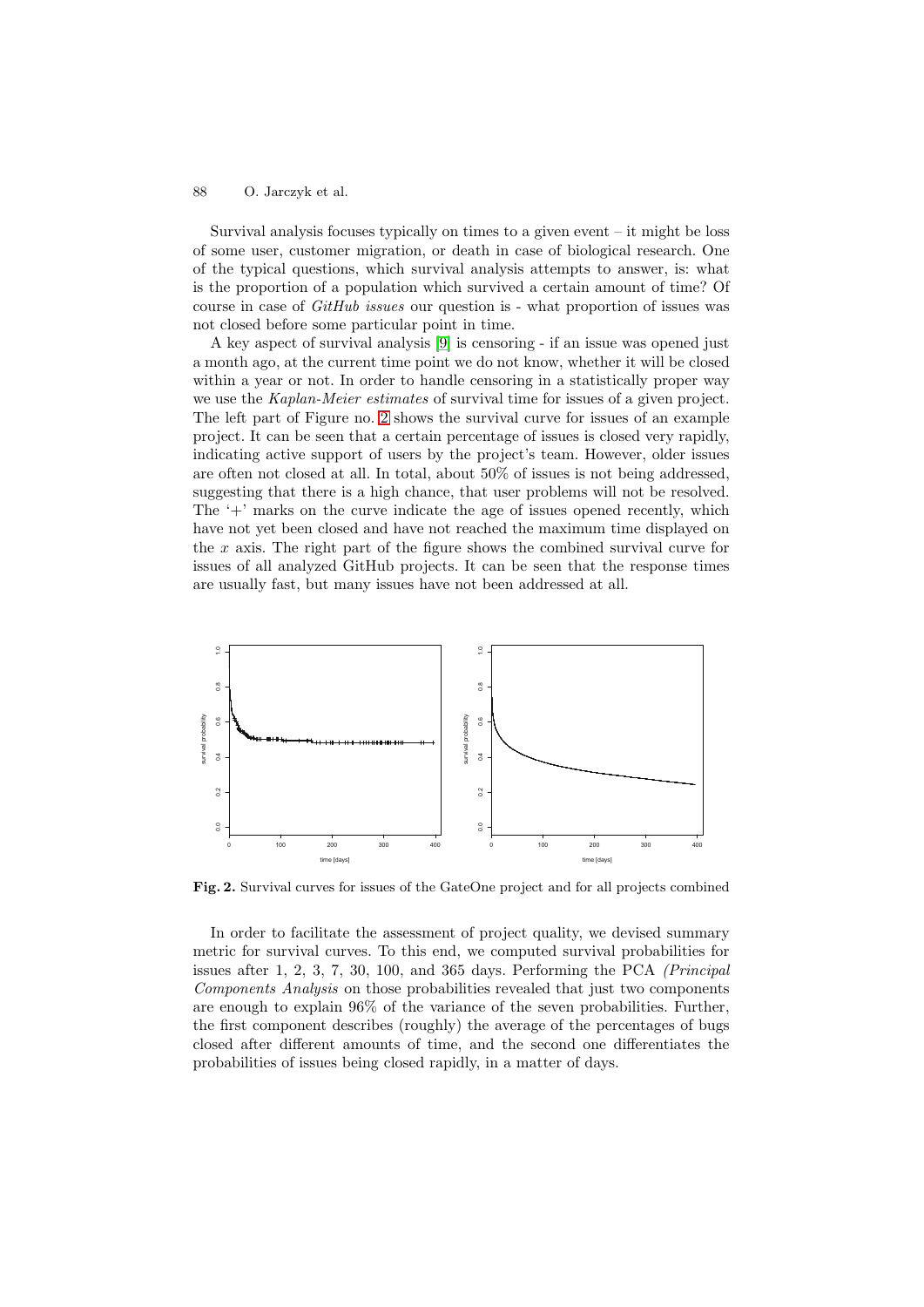Consequently, we decided to summarize the survival curve for each project with just two numbers: the percentage of issues closed after 3 and 365 days. It turned out that those two numbers explain about 94% of the total variability of the seven issue survival probabilities—almost the same as the first two principal components—while being much easier to understand.

To summarize, we have provided the concise metric of GitHub project quality based on the time needed to respond to the issues. The metric is based on two numbers measuring how quickly the user may expect a response and what are the chances that his or her issue will be eventually resolved.

# **5 What Makes a Good GitHub Project?**

In this section we are going to analyze how different characteristics of a project and its developers influence the two aspects of its project quality.

# **5.1 What Affects the Project Popularity?**

We have conducted a regression analysis to discover factors influencing project popularity. Since the programming language specified for the project is a categorical attribute with many (55) values, we decided to exclude it from the initial analysis and analyze it separately in the next chapter (no. [5.2\)](#page-10-0). Only the information whether the project's language was specified is included.

Application of linear regression resulted in a model with a very high multiple *R*<sup>2</sup> coefficient of 0*.*779. In other words, almost 80% of the variability of projects popularity (after the logarithmic transform) is explained by project features. The most significant variable in the model was forks count - the number of times the fork of this project was created. The number of forks reflects general amount of activity in the project, so it is a logical conclusion, that active projects are more popular. Few other attributes turned out to be highly correlated with the number of forks and they also reflect general amount of project activity and a project size. Those attributes are commit count, contributor count, releases count, branches count and network count. Another pair of mutually correlated attributes, repo.updated at and repo.pushed at, also reflects the amount of activity in the project.

Unfortunately, those correlations are of little practical use, since project activity is likely an *effect* of its popularity (developers are more likely to fork a project, if it is well known and attractive), not necessarily its cause, at least not the primary one. Those attributes have thus been removed from the dataset before further analysis.

A new regression model was built on the reduced dataset. Variables with statistically significance (*p*-value below 0*.*05) coefficients are shown in Table no. [1.](#page-11-0) The first column gives us the attribute's name, the second its coefficient in the regression model, and the third one is the *p*-value indicating statistical significance of the coefficient. Higher values of coefficients mean that a given quantity has a positive influence on project's popularity. Since the number of stars has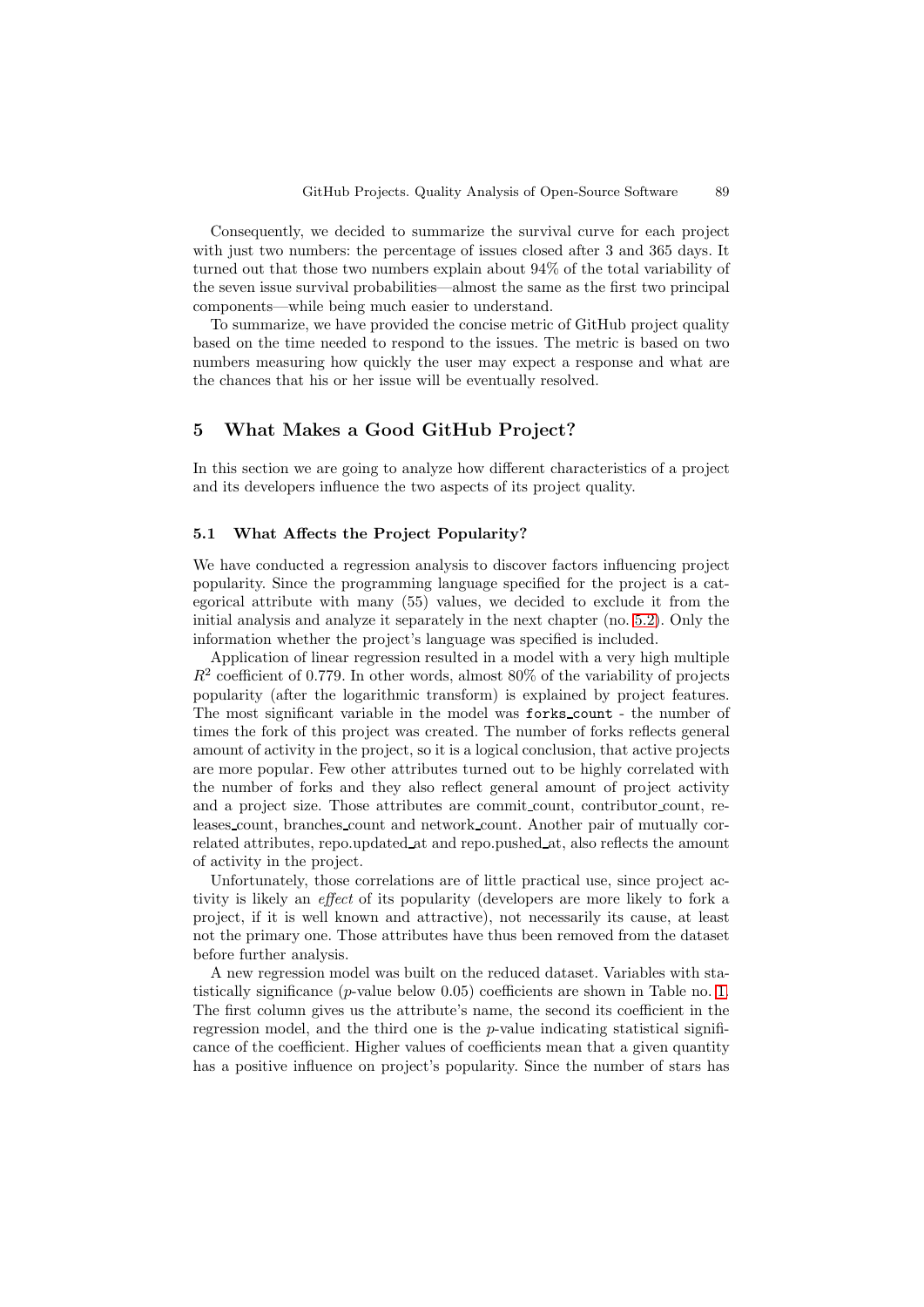been logarithmized, the coefficients should be interpreted multiplicatively. For example, the coefficient for repository creation time, −0*.*144 means that an increase in creation time by one year corresponds to the number of stars increasing  $10^{-0.144} = 0.72$  times (in fact decreasing).

It can be seen, that the most significant attribute is project creation time. The coefficient is negative, so projects created later have, in general, less stars. This is obvious since, the stars accumulate over time giving older projects a natural advantage. A similar attribute is the average time at which developer accounts were created. Surprisingly this time the relation is opposite, having newer developers in the project is positively correlated with its popularity. This phenomenon can probably be explained by the fact that programmers may join Github in order to contribute to attractive projects.

Another observation is, that forks of other projects are in general much less popular. This is plausible since forks can be created very easily on Github and are often used as a part of the development process, not necessarily constituting separate projects. The language of the project being specified is correlated with popularity (see a dedicated section below for a discussion).

Another significant attribute is whether the project is owned by an organization. Projects owned by companies and other organizations are in general more popular.

Another two significant attributes: the average number of followers of developers in the project and the average number of developers/projects followed by them can be seen as an approximation of social relations of project members. Actually, it turns out that project whose developers follow many others are in general more popular. Surprisingly the effect for developers being followed by many others (i.e. having popular developers in the project) is much weaker. This discovery results in a practical advice for projects: finding developers engaged in the community is good for the project popularity and can be measured by a simple proxy quantity.

Another two related attributes are the average number of repositories owned by project members and the total amount of their contributions (including other projects). The coefficients here are negative offering another practical advice to project managers: try getting people who will be able to concentrate on your project without spreading attention on too many other projects.

## <span id="page-10-0"></span>**5.2 Programming Language**

We will now analyse how the project's programming language is related to its popularity. To discover this, we have built a regression model based on just one attribute, *repository language*. As previously mentioned, there are 54 programming languages used in the analyzed projects, plus an extra value for no language specified.

It turns out that the programming language has little effect on the projects popularity, with a few exceptions - significant influence was observed for only 4 cases. The most significant effect was that projects written in *Common Lisp* are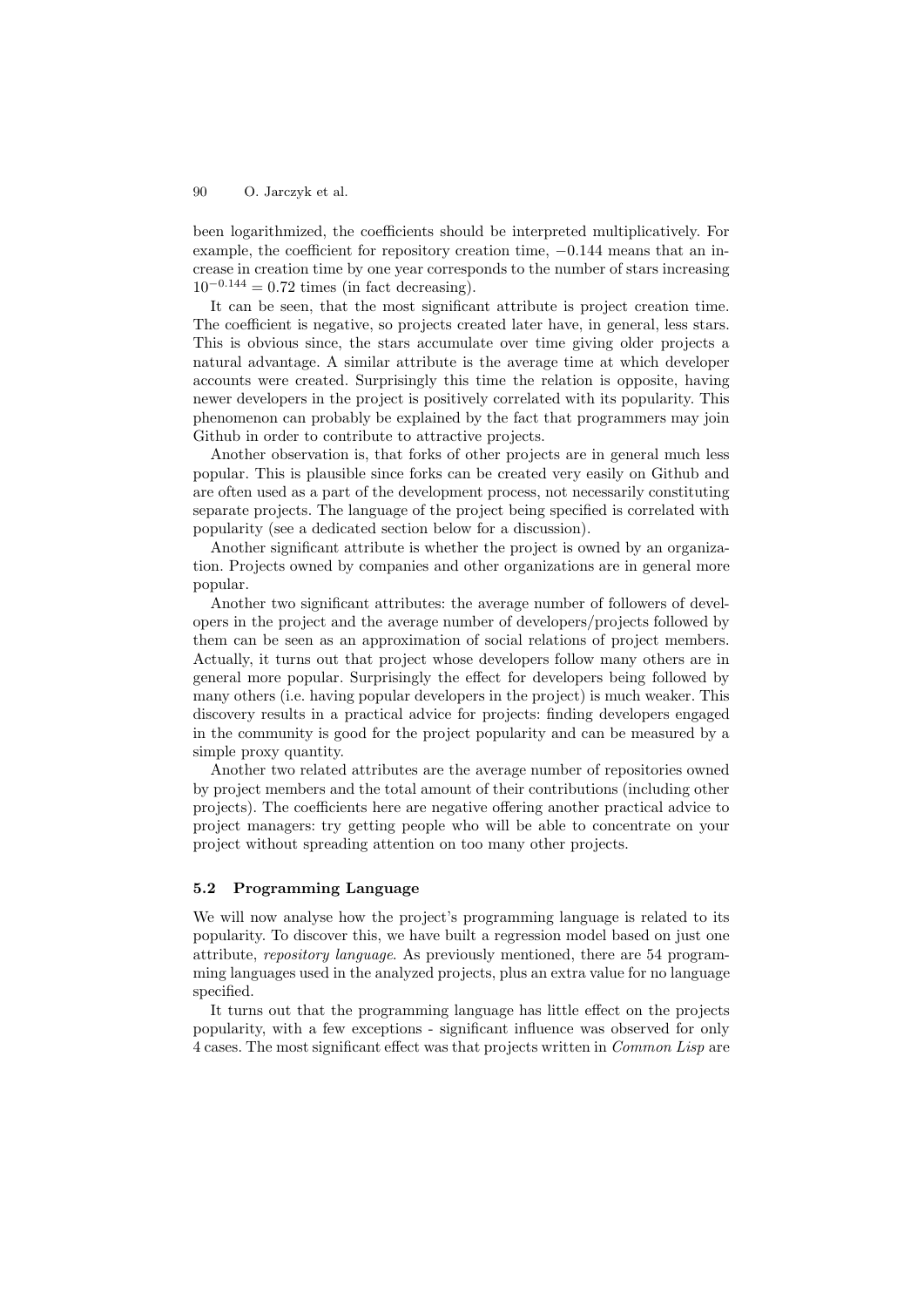| attribute                            | coefficient | $p$ -value               |
|--------------------------------------|-------------|--------------------------|
| repo.created at                      | $-0.144$    | $p < 2.0 \cdot 10^{-16}$ |
| is_fork                              | $-0.272$    | $p = 2.2 \cdot 10^{-6}$  |
| language.specified                   | 0.290       | $p = 8.8 \cdot 10^{-7}$  |
| organization.specified               | 0.163       | $p = 5.0 \cdot 10^{-12}$ |
| average.developer_followers          | 0.057       | $p = 0.029$              |
| average.developer_following          | 0.174       | $p = 0.002$              |
| average.developer_contributions      | $-0.094$    | $p = 0.009$              |
| average.developer_created_at         | 0.120       | $p = 2.8 \cdot 10^{-11}$ |
| average.developer_total_public_repos | $-0.163$    | $p = 0.042$              |
| average.developers_works_period      | 0.108       | $p = 5.3 \cdot 10^{-6}$  |
| Observations                         | 1755        |                          |
| $R^2$                                | 0.203       |                          |

<span id="page-11-0"></span>**Table 1.** Regression model

less popular. The coefficient was <sup>−</sup>0*.*702, significant with *<sup>p</sup>*-value of 2*.*<sup>3</sup> · <sup>10</sup>−<sup>3</sup>. After taking into account the log-transformation of the number of stars, this roughly translates to those projects having 5 times less stars than similar projects written in other languages. The probable explanation is that Common Lisp is an old technology, nowadays used only by a small fraction of developers for very specialized purposes.

Another significant fact was that projects that did not specify the programming language were also significantly less popular. An inspection revealed that many of those projects include color themes, documentation etc. which may not be very popular among users. Moreover, GitHub assigns project language automatically, based on file contents, so projects with no particular files are assigned to this category.

On the contrary, projects based on CSS styles were more likely to be popular, probably due to the growing popularity of web-based technologies.

## **5.3 What Affects the Quality of a Support?**

We now move on to the analysis of the quality of projects from a short and long term support. Since the survival probabilities are not normally distributed, we have used *binomial regression* (a variant of logistic regression) to model it. Each data record has a number of trials  $n$  and a number of successes  $n_1$  assigned. A generalized linear model is then built, which predicts the probability of success  $p$ , assuming that  $n_1$  follows, in each record, the binomial distribution with parameters *n* and *p* (for more details, see *Hosmer, Lemeshow* book [\[7\]](#page-14-13)). In our case *n* corresponds to the total number of project's issues, *p* to the estimated probability of bug survival. We set the  $n_1$  to

$$
n_1 = n \cdot p_t, t \in \{3, 365\}
$$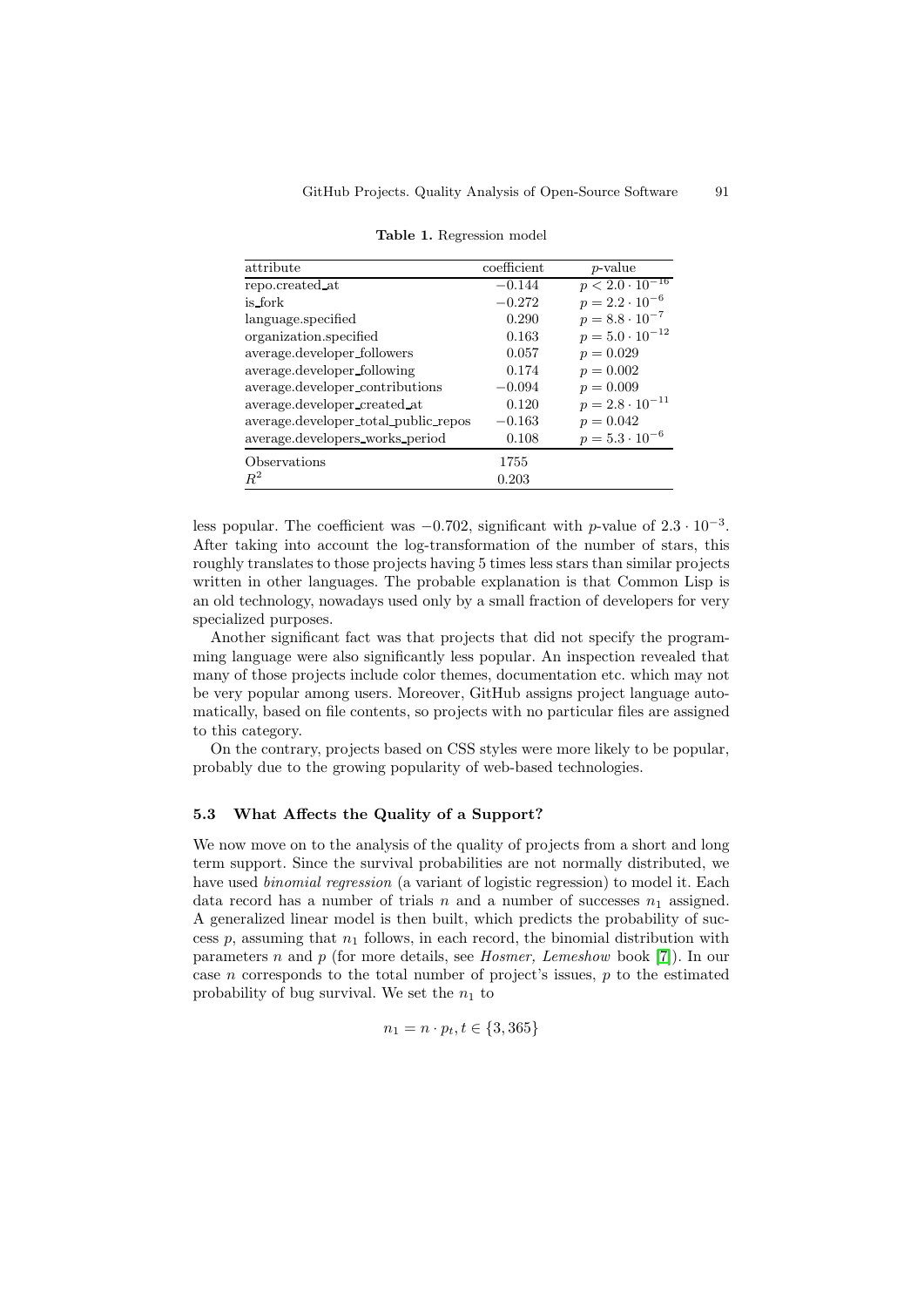where  $p_t$  is the *Kaplan-Meier* estimate of the fraction of surviving issues defined in the previous section. Hence, that  $n_1$  needs to have non-integer values - however, this is not a problem for the implementation of logistic regression available in the R statistical package.

We begin by analyzing the influence of attributes related to project size and general activity. For both - short term (3 days bug survival) and long term (365 days bug survival) support - the most important attribute is the number of branches, which is negatively correlated with bug survival. This means that a large number of branches has a positive influence on the project. Since a typical *git workflow* for fixing a bug involves creating a branch, making the changes and merging the branch back, this correlation is logical.

Unfortunately, the number of branches is correlated with general project activity and thus, as was the case with project popularity, we removed this and correlated attributes before further analysis. Those attributes are commit count, contributor count, releases count, branches count and network count. Another pair of mutually correlated attributes, repo.updated at and repo.pushed at.

The model was then rebuilt. Table no. [2](#page-12-0) shows the significant regression coefficients for both short and long term bug survival. Note that negative values of the coefficients are desired here as they translate to lower numbers of surviving bugs.

<span id="page-12-0"></span>

| 3 day bug survival                   |             |                          |  |
|--------------------------------------|-------------|--------------------------|--|
| attribute                            | coefficient | <i>p</i> -value          |  |
| repo.created_at                      | $-0.014$    | $p = 0.049$              |  |
| is_fork                              | $-0.926$    | $p = 0.017$              |  |
| has_downloads                        | $-0.055$    | $p = 0.021$              |  |
| average.developer_following          | 2.158       | $p = 0.002$              |  |
| average.developer_contributions      | 1.787       | $p < 2.0 \cdot 10^{-16}$ |  |
| average.developer_hireable           | $-1.598$    | $p = 5.7 \cdot 10^{-7}$  |  |
| average.developer_total_public_repos | 0.235       | $p = 0.009$              |  |
| average.developers_works_period      | 0.314       | $p = 0.004$              |  |
| 365 day bug survival                 |             |                          |  |
| attribute                            | coefficient | <i>p</i> -value          |  |
| organization.specified               | 0.079       | $p = 0.005$              |  |
| average.dev_name_given               | $-0.182$    | $p = 0.031$              |  |
| average.developer_following          | $-1.194$    | $p = 0.001$              |  |
| average.developer_contributions      | 1.337       | $p < 2.0 \cdot 10^{-16}$ |  |
| average.developer_hireable           | 2.317       | $p = 0.002$              |  |
| average.developer_works_during_bd    | 0.329       | $p = 0.029$              |  |
| average.public_gists                 | 0.391       | $p = 0.022$              |  |

**Table 2.** Regression coefficients for short and long term bug survival

Let us now comment on the significant attributes. First of all, it can be seen that having developers making many contributions (including other projects) and owning many repositories negatively influences the number of bugs fixed.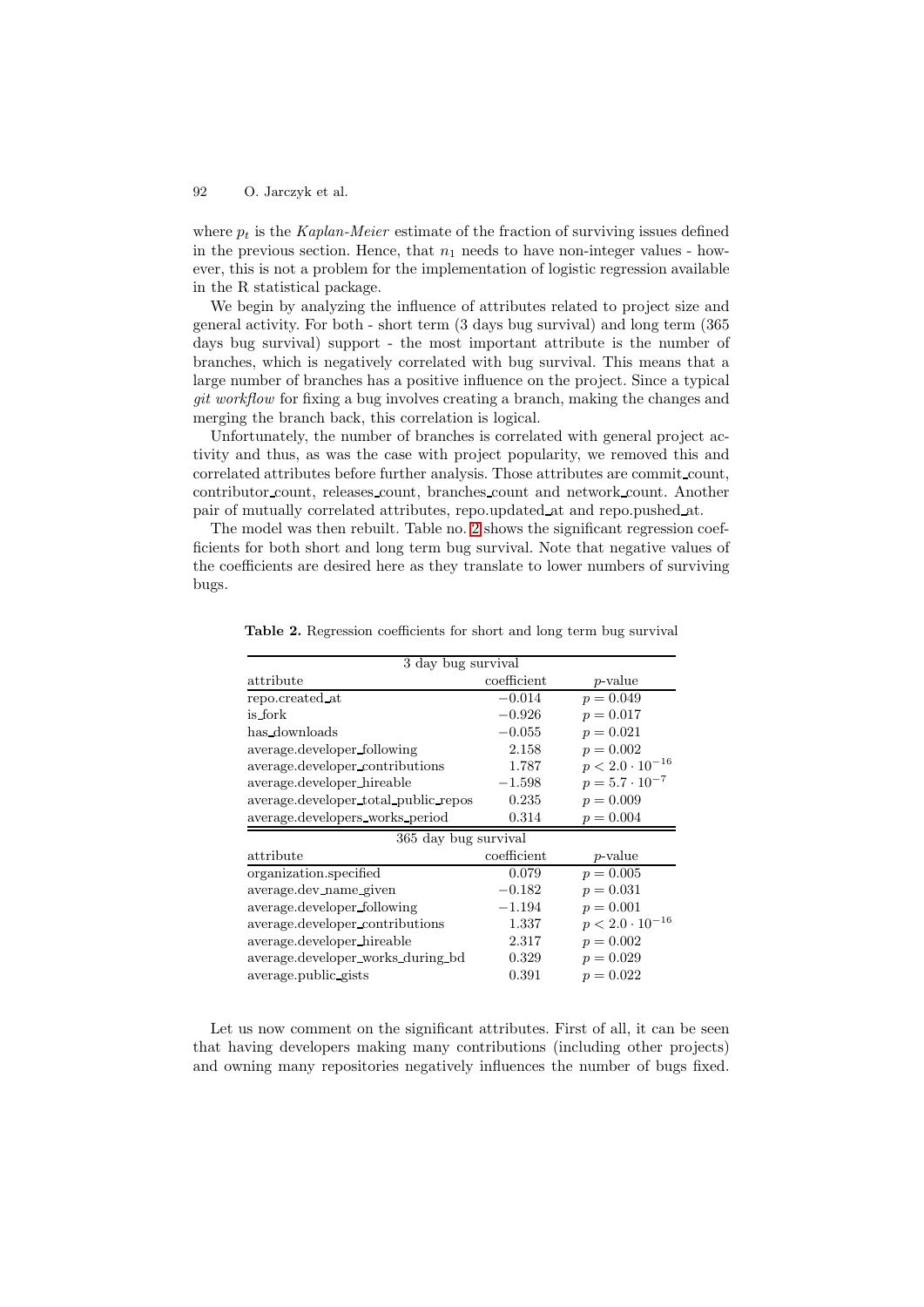The same advice can be offered as in the case of project popularity - try getting into the project focused developers who will concentrate all their efforts on it.

The number of projects/developers followed by team members is again an important factor. However, surprisingly, it has a positive effect only on fixing bugs in long term, not on 'rapid response' to user issues. This issue needs to be investigated further.

The effect of projects being run by employed developers (attributes 'organization.specified' and 'average.developer works during bd') is significantly negative towards addressing longstanding bugs. The probable reason is that organizations are unwilling to commit resources to fixing user issues and prefer to concentrate on aspects of the project which are important to them.

# **6 Conclusions and Future Research**

Our paper presented *two measures of quality* for GitHub Open-Source Software projects. One is based on a project popularity, the other one is based on how fast the project's team solves issues reported by users. We have also collected several attributes describing projects and their developers and analyzed their influence on those quality measures. Together, it resulted in making several interesting discoveries. For example, it is better for a software project to have focused developers involved in the community rather than having in the team popular, often followed developers. Future work will focus on detailed studies of what aspects of a team collaboration affect a project quality.

**Acknowledgements.** This work is supported by Polish National Science Centre grant 2012/05/B/ST6/03364

# <span id="page-13-6"></span><span id="page-13-0"></span>**References**

- 1. Cleveland, W.S., Devlin, S.J.: Journal of the American Statistical Association 83(403), 596–610 (1988)
- <span id="page-13-1"></span>2. Crowston, K., Wei, K., Howison, J., Wiggins, A.: Free/libre open-source software development: What we know and what we do not know. ACM Comput. Surv. 44(2), 7:1–7:35 (2008)
- <span id="page-13-5"></span>3. Dabbish, L., Stuart, C., Tsay, J., Herbsleb, J.: Social coding in github: Transparency and collaboration in an open software repository. In: Proceedings of the ACM 2012 Conference on Computer Supported Cooperative Work, CSCW 2012, pp. 1277–1286. ACM, New York (2012)
- <span id="page-13-4"></span>4. Farah, G., Tejada, J.S., Correal, D.: Openhub: a scalable architecture for the analysis of software quality attributes. In: Proceedings of the 11th Working Conference on Mining Software Repositories, pp. 420–423. ACM (2014)
- <span id="page-13-2"></span>5. Ferenc, R., Hegedus, P., Gyimothy, T.: Software product quality models. In: Mens, T., Serebrenik, A., Cleve, A. (eds.) Evolving Software Systems, pp. 65–100. Springer, Heidelberg (2014)
- <span id="page-13-3"></span>6. Fischer, M., Pinzger, M., Gall, H.: Analyzing and relating bug report data for feature tracking. In: 2013 20th Working Conference on Reverse Engineering (WCRE), p. 90. IEEE Computer Society (2003)